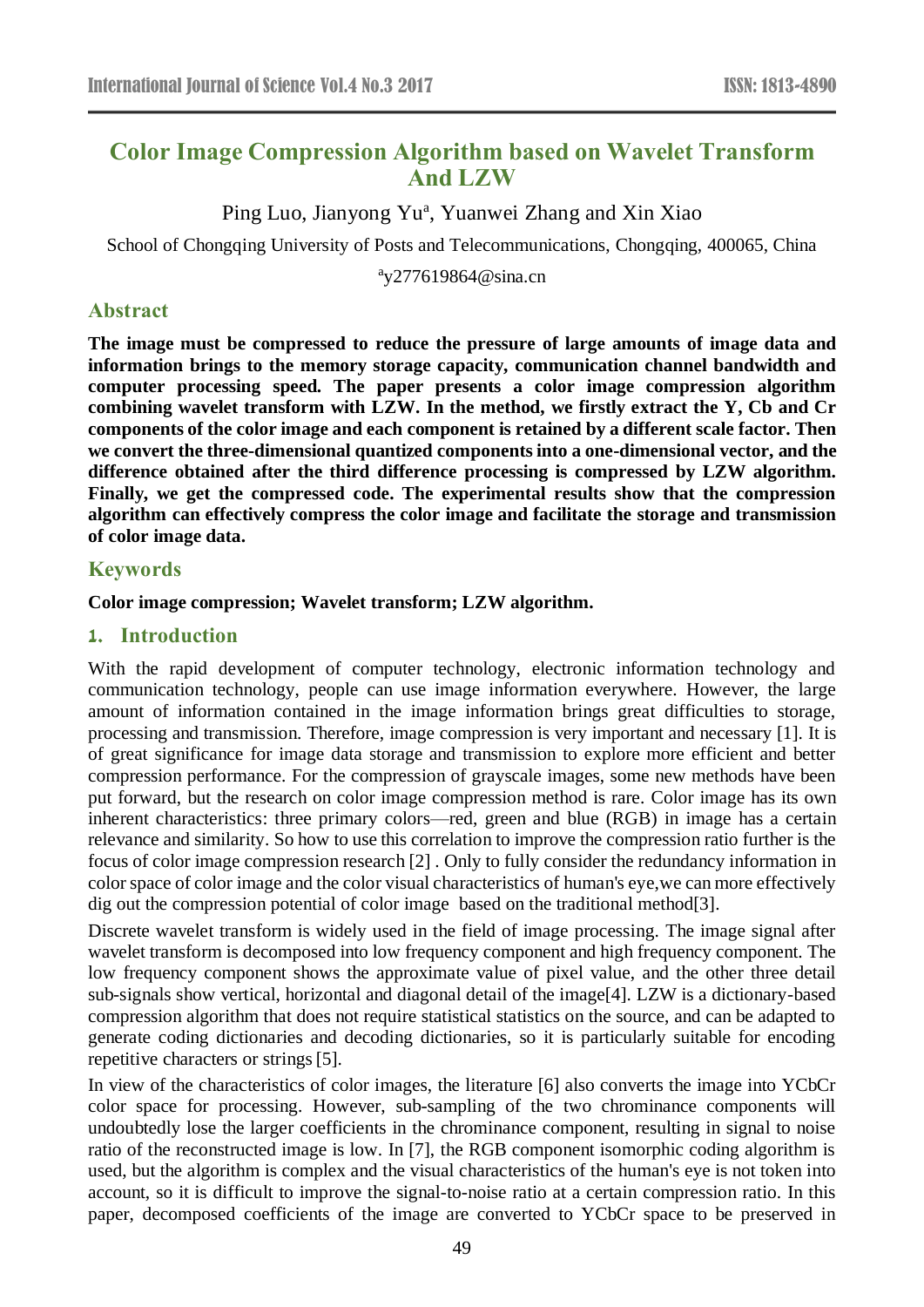different proportions.Then the processed coefficients coefficients are compressed by LZW algorithm to be compressed coefficients sequence. The experiments show that the algorithm can greatly improve the image compression ratio while maintaining high signal to noise ratio of reconstructed image, which helps to store and transmit the image.

### **2. Principle of the algorithm**

### **2.1 Wavelet transform theory of image**

If  $f(t) \in L^2(R)$ , then the expression of the discrete wavelet is:

$$
WT_f(a,b) = \int_{-\infty}^{+\infty} f(t) \psi^*_{j,k}(t) dt = \left\langle f(t), \psi_{j,k}(t) \right\rangle
$$
 (1)

The function  $f(t)$  is the inner product expression of the discrete wavelet transform [8], where  $\psi_{j,k}(t)$ is the discrete wavelet function,  $a_0 > 0$  is a constant and the symbol  $\lt$ , pepresents the inner product. In the practical application, according to the different requirements, we need multilayer image decomposition, that is, the image data is decomposed with wavelet transform, then the continuous decomposition of the lowest frequency sub band LL can meet the requirements of multi-level decomposition. Fig.1 is the sketch map of the two level decomposition of image with wavelet transform.



Fig.1 The process of two level image decomposition

#### **2.2 Color space conversion**

The color space is a three-dimensional space formed by the colored stimulus values in the color system. At present, three-color stimulus value always used in the digital color system is RGB, and color images are usually composed of RGB components. However, there is a great correlation between the RGB components of the color image, and the redundant information between the components is large. Compressing the image directly in the RGB color space, the effect is not very satisfactory. The ideal color space should satisfy that the energy of the image is as much as possible on a component, and the correlation between the components is as small as possible so that the image can be effectively compressed. We choose YCbCr space to process the image in the paper. Where Y is the luminance component, Cb is the blue chrominance component and Cr is the red chrominance component of the image. And the energy of the color image is concentrated on the luminance component. The eyes of mankind is more sensitive to the Y component of the video, therefore, after subtracting the chrominance component by sub-sampling the chrominance component, the naked eye will notice the change in image quality.

Formula that RGB space of color image convert to YCbCr space is as follows[9]:

$$
\begin{bmatrix} Y \\ C_{\text{b}} \\ C_{\text{r}} \end{bmatrix} = \begin{bmatrix} 0.2990 & 0.5870 & 0.1140 \\ -0.1687 & -0.3313 & 0.5000 \\ 0.5000 & -0.4187 & -0.0813 \end{bmatrix} \begin{bmatrix} R \\ G \\ B \end{bmatrix}
$$
 (2)

It is very easily to get the inverse transformation formula from the formula(2).

### **2.3 LZW compression and decompression algorithm**

LZW (Lempel Ziv Welch) is the earliest widely used general data compression method on computers [10]. LZW is a dictionary encoding, is to use the repeatability in the date to achieve compression. The specific implementation steps of LZW coding algorithm are as follows [11]: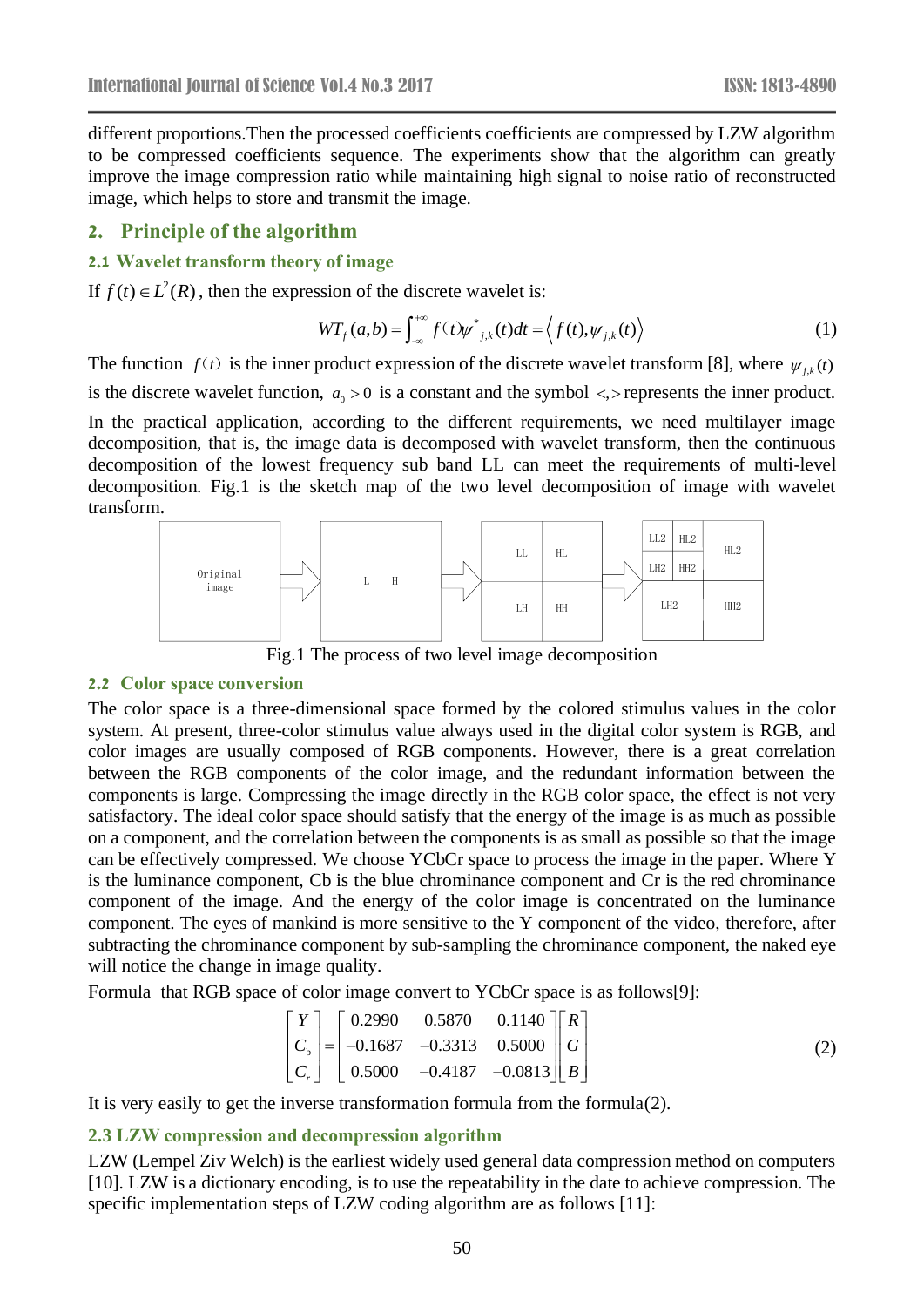(1) Initializing the dictionary, clearing the prefix P;

(2)Reading the next character as the current character C, and then format entry  $\langle P, C \rangle$ ;

- (3) To determine whether the entry  $\langle P, C \rangle$  is in the dictionary;
- $\Omega$  If the entry is in, then we assign the number of the entry  $\langle P, C \rangle$  to P;
- $\circled{2}$  If entry is not in, we need add the entry  $\langle P, C \rangle$  into the dictionary, and let P = C, then output P;

(4)To determine whether the string table is full or has been completed coding;

- ① If the code is full or complete, we clear the dictionary, loop steps (1) to (4).
- ② Otherwise, we set the end code.
- (2) if not, we output the encoded data stream Related to P.

End of encoding.

LZW decoding is the inverse of LZW coding. When we execute the LZW decoding, we need loop read the code, and output the string corresponding to the code in the string table, and add a new item to the table.

# **3. Algorithm Flow in the paper**

The flow chart of the proposed color image compression algorithm in the paper is shown in Fig. 2



Fig.2: Algorithm Flowchart

Specific steps are as follows:

(1)A color image with a size of  $m * n * 3$  is decomposed by wavelet;

(2) The decomposed coefficients are converted from RGB space to YCbCr space, and 100\*K1\*K2 percent of maximum number is reserved in each color channel, but other coefficients will be set to 0. The K1 value of Y is greater than the K1 value of Cb and Cr basing on the visual characteristics of human eyes.

(3) The processed coefficient matrix is transformed into a one-dimensional coefficient sequence with size of  $3 * m * n$ , and the difference between any adjacent coefficients of the sequence will constitute a new one-dimensional sequence. The step is repeated three times and the final one-dimensional sequence is obtained. The sequence contains a large number of 0 will be compressed by LZW to obtain the compressed stream. The first number of each new sequence is retained during the process to be used in subsequent inverse operations.

(4) The decompression process is the inverse of the process (3),and the decompressed coefficient will uee to reconstruct the image with inverse wavelet transform.

### **4. Experimental results and analysis**

In this paper, the objective evaluation index compression ratio (Cr), peak signal to noise ratio (PSNR) is defined as follows:

$$
Cr = \frac{L_1}{L_2} \tag{3}
$$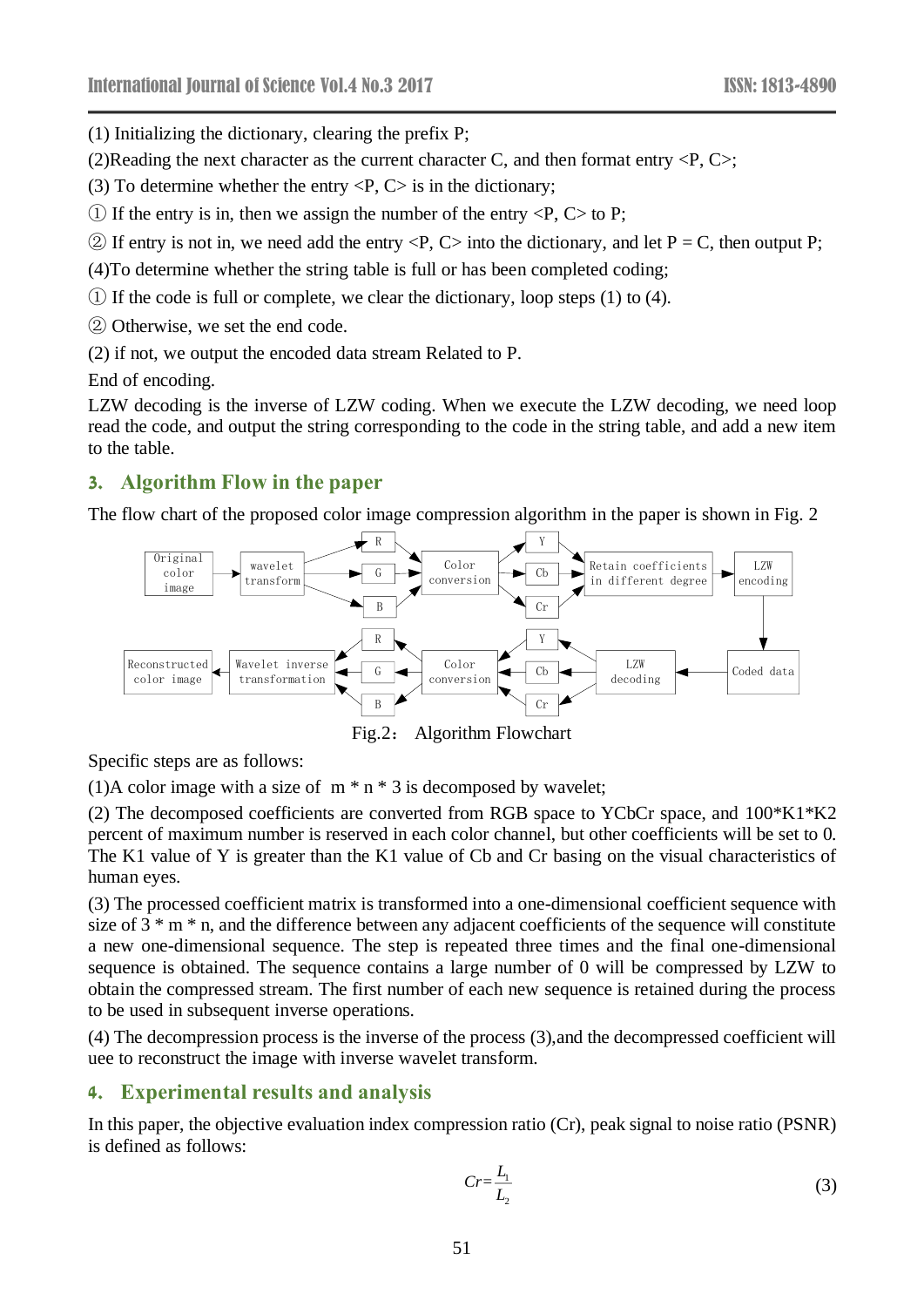$$
PSNR = 10 \lg 10 \frac{255^2}{(MSE(R) + MSE(G) + MSE(B))/3}
$$
(4)

Respectively,  $L_1$  represent the length of the coefficient before encoding and  $L_2$  represent the length of the coefficients after encoding, and  $MSE(R)$ ,  $MSE(G)$ ,  $MSE(B)$  is the mean square differences of the R, G, and B color components.

The experiment is achieved in the CPU2.20GHz PC with the mat lab simulation. All experimental images (Lena, Tiffany, Baboon, Peppers) are commonly used 512 \* 512 size color images in domestic and foreign academic journals. We use CDF9 / 7 wavelet to achieve 5 level image decomposition as same as literature [6] [7] in the paper.

As shown in Fig.3 is the original image of Peppers. Fig.4-Fig.6 is the reconstructed image of Peppers with compression ratio and signal to noise ratio in different K1, K2 values (K1 is expressed as a proportion of the Y, Cb, Cr component, and the K1 value of the Y component is 0.92) .It can be seen that the smaller the K1 or K2, the larger the compression ratio and the lower the signal-to-noise ratio, the greater the image distortion. We can also know that the effect of K2 is greater than K1 on the quality of the reconstructed image.



Fig. 3 Original image of Peppers Fig.4  $K2=1/100$  (2:1:1) Cr=106.1 PSNR=35.68



Fig.5 K2=1/200  $(2:1:1)$  Fig.6 K2=1/100  $(4:1:1)$ 





Cr=154.2 PSNR=33.12 Cr=124.4 PSNR=34.55

For the Tiffany color image, when we take K1=0.92 for Y component, K1=0.04 for the Cb, Cr component and the K2 values are 1/10, 1/20, 1/40, 1/80 respectively, the bit rate and signal to noise ratio are shown in Table 1. The original image bit rate is  $3 * 8b / p$ .

| Algorithm in the paper |             | Algorithm in Literature [6] | <b>SPIHT</b> |          |             |
|------------------------|-------------|-----------------------------|--------------|----------|-------------|
| Bit rate               | <b>PSNR</b> | Bit rate                    | <b>PSNR</b>  | Bit rate | <b>PSNR</b> |
| 0.60                   | 40.45       | 2.0                         | 36.45        | 2.0      | 36.95       |
| 0.38                   | 38.50       | 1.0                         | 34.27        | 1.0      | 34.32       |
| 0.25                   | 36.43       | 0.5                         | 31.98        | 0.5      | 31.93       |
| 0.16                   | 34.45       | 0.2                         | 31.24        | 0.2      | 29.25       |

Table 1. Compression comparison of Tiffany image in different methods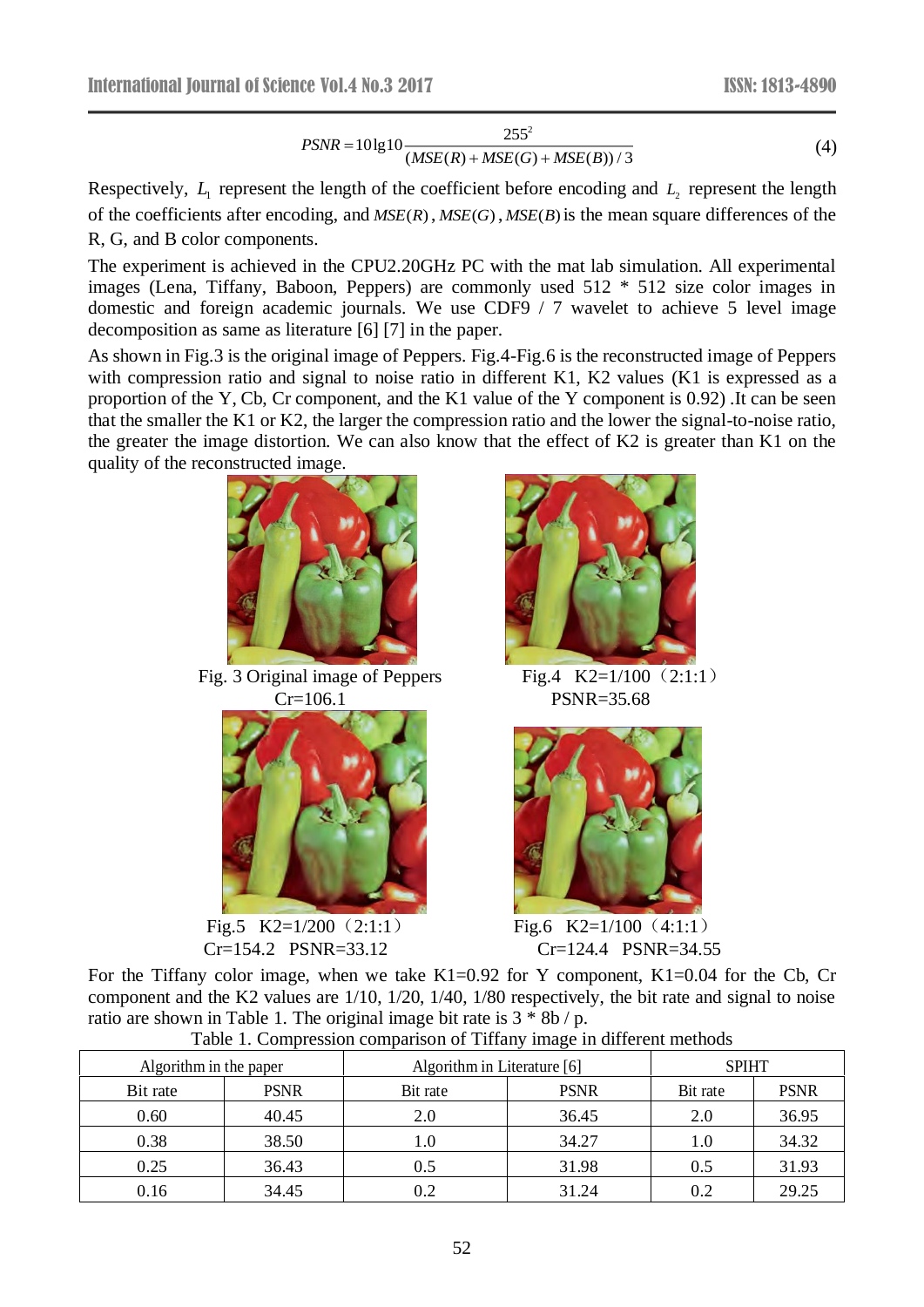It can be seen from the data in Table 1 that compared with the literature [6] and SPIHT, the algorithm in the paper can obtain higher signal-to-noise ratio at lower bit rate, which shows the superiority of the algorithm.

In experiment of Lena, Baboon, Peppers color image, we take K1=0.92 for Y component, and take K1=0.23 for Cb, Cr component (4: 1: 1). Then we select a reasonable K2 value, data in Table 2 can be obtained.

| Image         | Algorithm in the paper |             | Algorithm in Literature [7] |             | <b>JPEG2000</b> |             |
|---------------|------------------------|-------------|-----------------------------|-------------|-----------------|-------------|
|               | Cr                     | <b>PSNR</b> | Cr                          | <b>PSNR</b> | Cr              | <b>PSNR</b> |
| Lena          | 301.4                  | 31.38       | 277.7                       | 25.95       | 277.7           | 25.76       |
|               | 185.8                  | 35.55       | 181.0                       | 27.47       | 181.0           | 27.44       |
| <b>Baboon</b> | 305.2                  | 25.41       | 289.2                       | 19.37       | 289.2           | 19.02       |
|               | 125.8                  | 27.87       | 95.3                        | 20.57       | 95.3            | 20.85       |
| Peppers       | 222.2                  | 29.57       | 192.4                       | 25.52       | 192.4           | 24.95       |
|               | 110.2                  | 35.31       | 94.9                        | 28.14       | 94.9            | 27.24       |

Table 2. Comparison of compression effect

It can be seen from the data in Table 2 that when the compression ratio is higher, the signal-to-noise ratio is higher than that of the literature [7] and the JPEG2000, that is, the less the distortion, which indicating that the algorithm is a relatively better algorithm.

# **5. Conclusion**

In this paper, PSNR can be higher than the traditional algorithm under the lower bit rate or higher compression ratio when we use the color image compression algorithm combining wavelet transform with the LZW proposed in the paper to compress color image. So it can maintain the signal distortion of image as little as possible in the effective compression. The structure of the algorithm is simple so that it is easy to achieve.The algorithm is heleful to improving the color image compression and efficiency of transmission.

# **References**

- [1] Tan Y M, Cao H, Tan J B, et al. A Study of Image Compression Technique Based on Wavelet Transform [C] // International Conference on Genetic & Evolutionary Computing. IEEE Computer Society, 2010: 826-828.
- [2] Yang Chun-ling, Yu Ying-lin.Code Image Coding Method Based on Wavelet Transform [J]. Journal of South China University of Technology: Natural Science Edition, 2000, 28 (9): 87-92.(in Chinese)
- [3] Yu Yan-he, LIU Fu.An Combining Fractal Efficient Color Image Compression Coding Method [J] .Journal of Ordnance, 1998, 19 (3): 231-234. (in Chinese)
- [4] Rajasekhar V, Vaishnavi V, Koushik J, et al. An efficient image compression technique using recess wavelet transform (DWT) [C] // Electronics and Communication Systems (ICECS), 2014 International Conference on. IEEE, 2014: 1 -4.
- [5] Bi Yongcheng. Comparison of several lossless compression algorithms in multimedia data processing [J]. Today, Ke Yuan, 2010 (10): 119-120. (in Chinese)
- [6] Rao Li.Study on color image compression based on wavelet zerotree coding [J]. Electronic Measurement Technology, 2007, 30 (11): 164-166.
- [7] Qiu Zi-hua, Hu Juan, Yang Hua.Colimation and image coding of RGB components based on wavelet transform [J]. Journal of Computer Applications, 2012, 32 (4): 1141-1143. (in Chinese)
- [8] Pan H, Siu W C, Law N F. A fast and low memory image coding algorithm based lifting wavelet transform and modified SPIHT [J]. Signal Processing: Image Communication, 2008, 23 (3): 146-161.